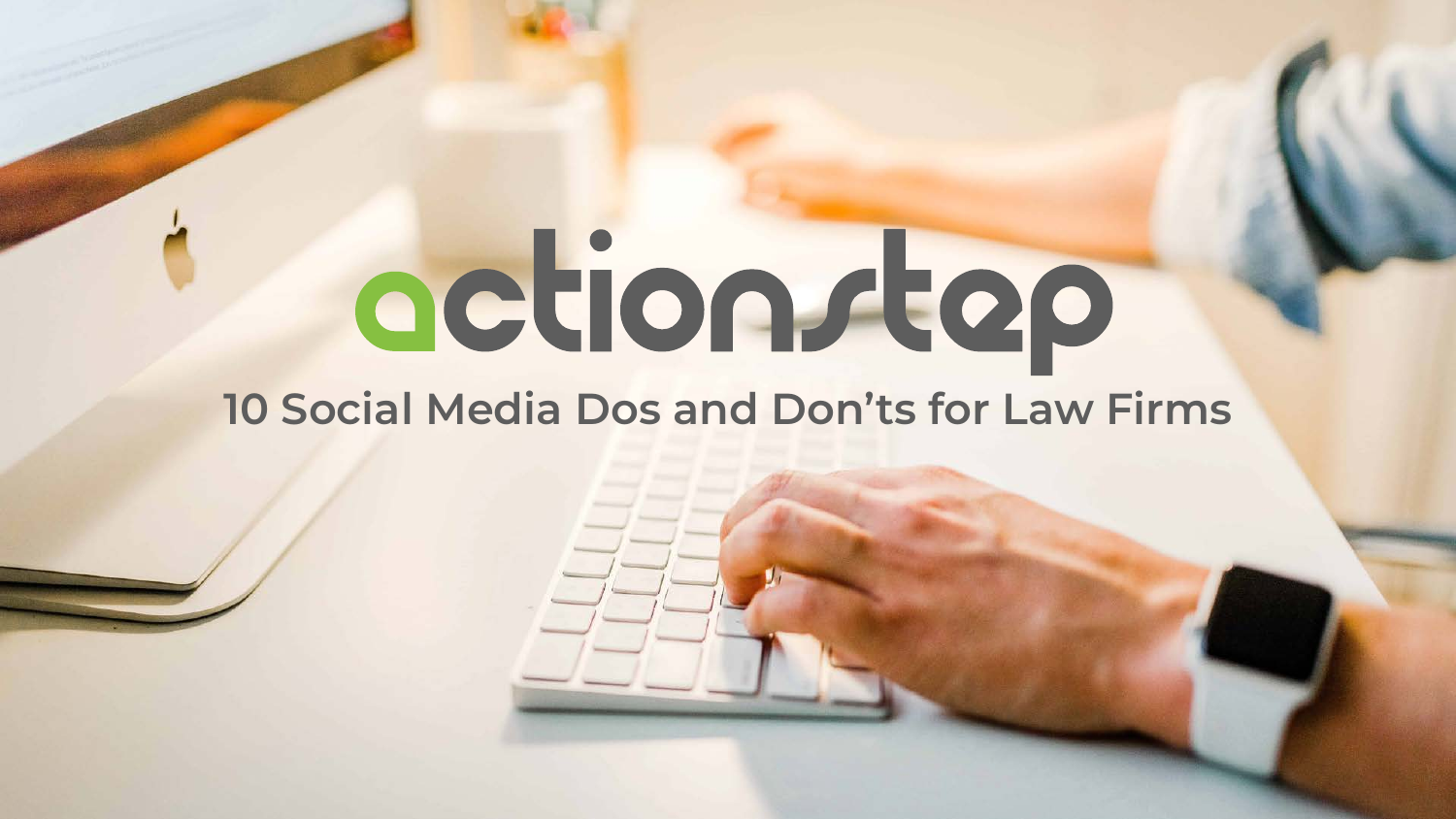Social media such an LinkedIn and Twitter provide a great platform for law firms, individual lawyers and other professionals to build their profile & position their expertise in a specific industry, topic or area of law.

Keep these four goals top of mind as you develop your social media approach & skills.

**Purpose:** Why are you using this platform? Have a clear purpose **Audience:** Who are you talking to? Say something of value to people that matter to you **Engage:** Extend your relationships online and spark new ones by being active, not passive **Care:** Keep your professional goals in mind at all times

 As a simple guide, these 10 dos and don'ts will help you get the most from your time on social media.

# actionstap

### **10 Social Media Dos and Don'ts for Law Firms**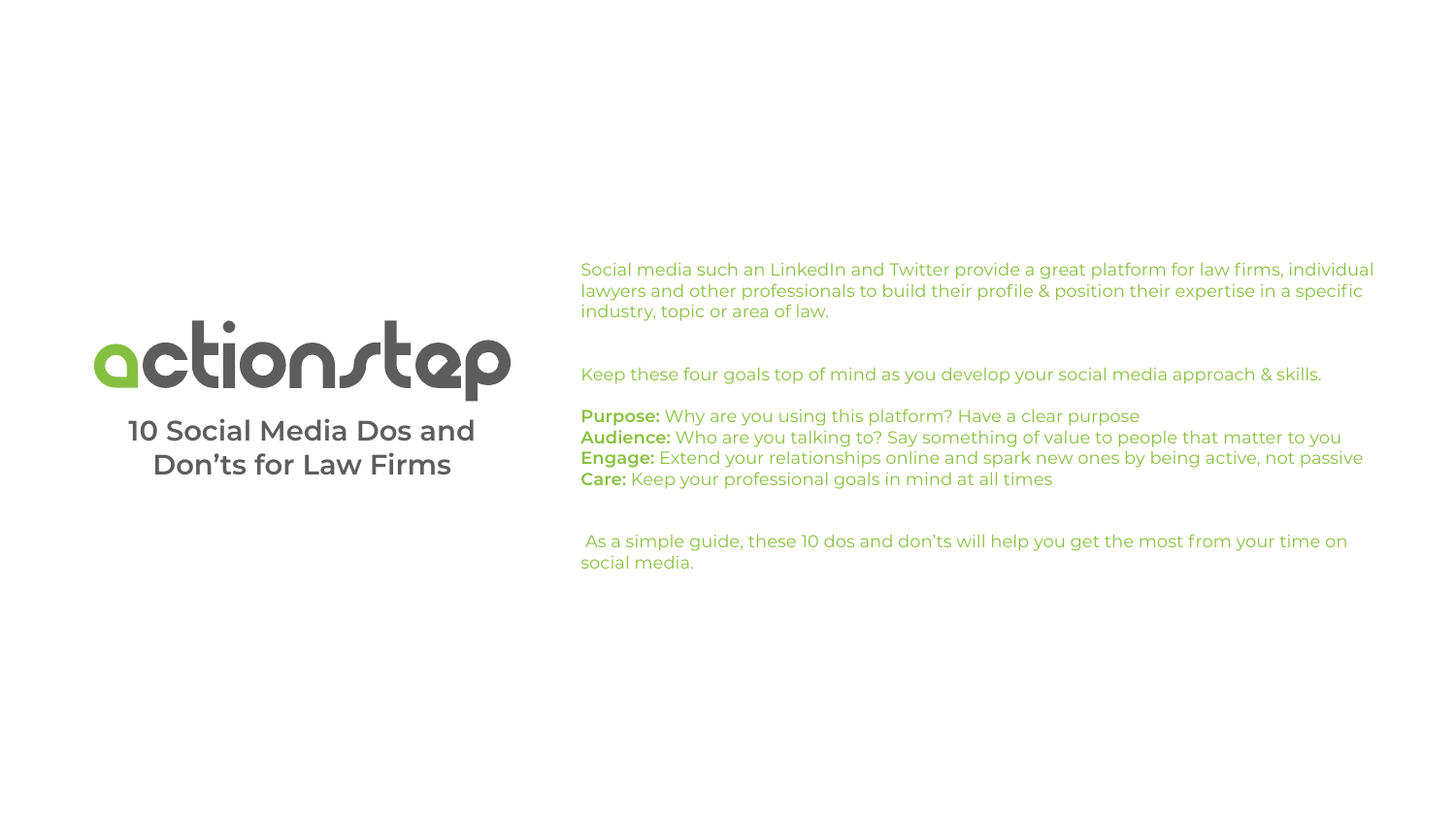## **DO DON'T**

### **Remember your audience**

Who do you want to follow you?

Keep the tone and topics aligned to your target audience and business development goals.

Write with a business not a legal audience in mind.

What do your clients and contacts talk about? What do your potential clients want to hear about?

Focus on issues related to your business, sectors of value to you and the topics covered in recent company articles/ posts to demonstrate consistent expertise.

### actionstep

## **Follow just anyone**



Carefully curate the list of the accounts you follow. Create a "watch list" of news, industry/trade associations, clients, companies of interest, people you find informative, peers (to see what they are up to!) and international firms and maybe just add a few wildcards for fun!

Ideally your feed gives you information on the business of law and trends in legal tech, commercial insights and news from business you would not get elsewhere.

Don't automatically follow back those who follow you. There are lots of accounts who will follow you temporarily for commercial reasons (but drop you later).



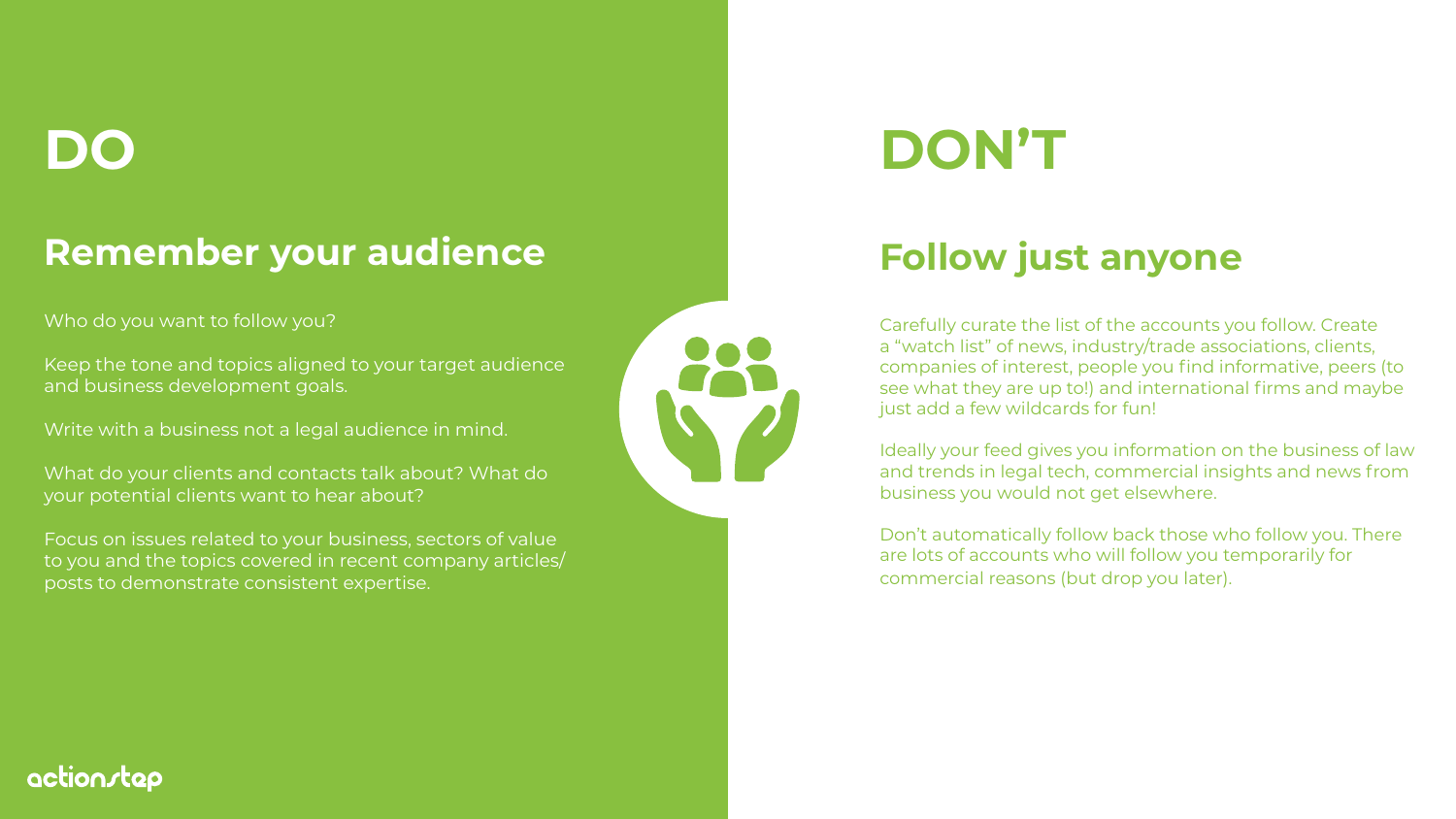### **Set expectations**

What do you expect to achieve from your time on Linkedin/twitter? Are you using it for news? Learning about an industry? Engagement with clients/targets? Profiling an area of expertise/new practice?

Followers also should know what to expect from you we recommend:

Be clear about your purpose and develop your activity with that in mind.

3-5 reposts per week. 1-5 original posts. Topics aligned to your business goals.



## **Expect immediate results**

Building anything of value takes effort and time. Building your social media profile takes time.

Do not be discouraged if there is little initial interaction.

Seek internal or external marketing support if you are struggling.

Keep on posting relevant content, in a consistent pattern and your followers list will grow.

Ideally within a year, you will follow half the amount of people who follow you.

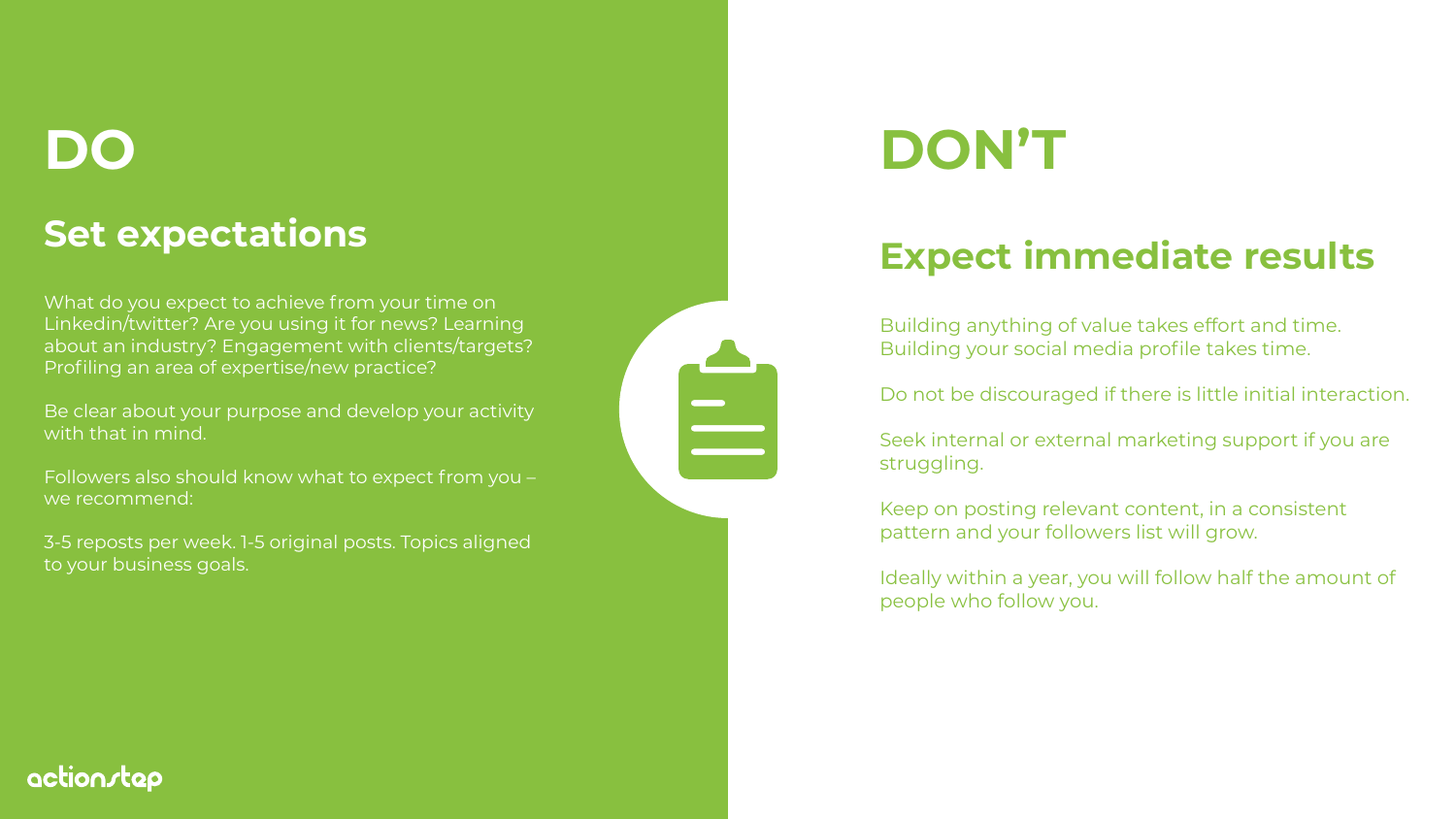## **Follow the rules**

For example, stick to short posts on Twitter to stay within their 280 character limit.

Word abbreviations are expected on social media accounts - orgs, prof., b/c, w/o, etc.



## **Try to be perfect**

The beauty of social is its immediacy and authenticity.

Grammar and sentence structure may suffer to allow you to get your point across in short sentences.



## **DO DON'T**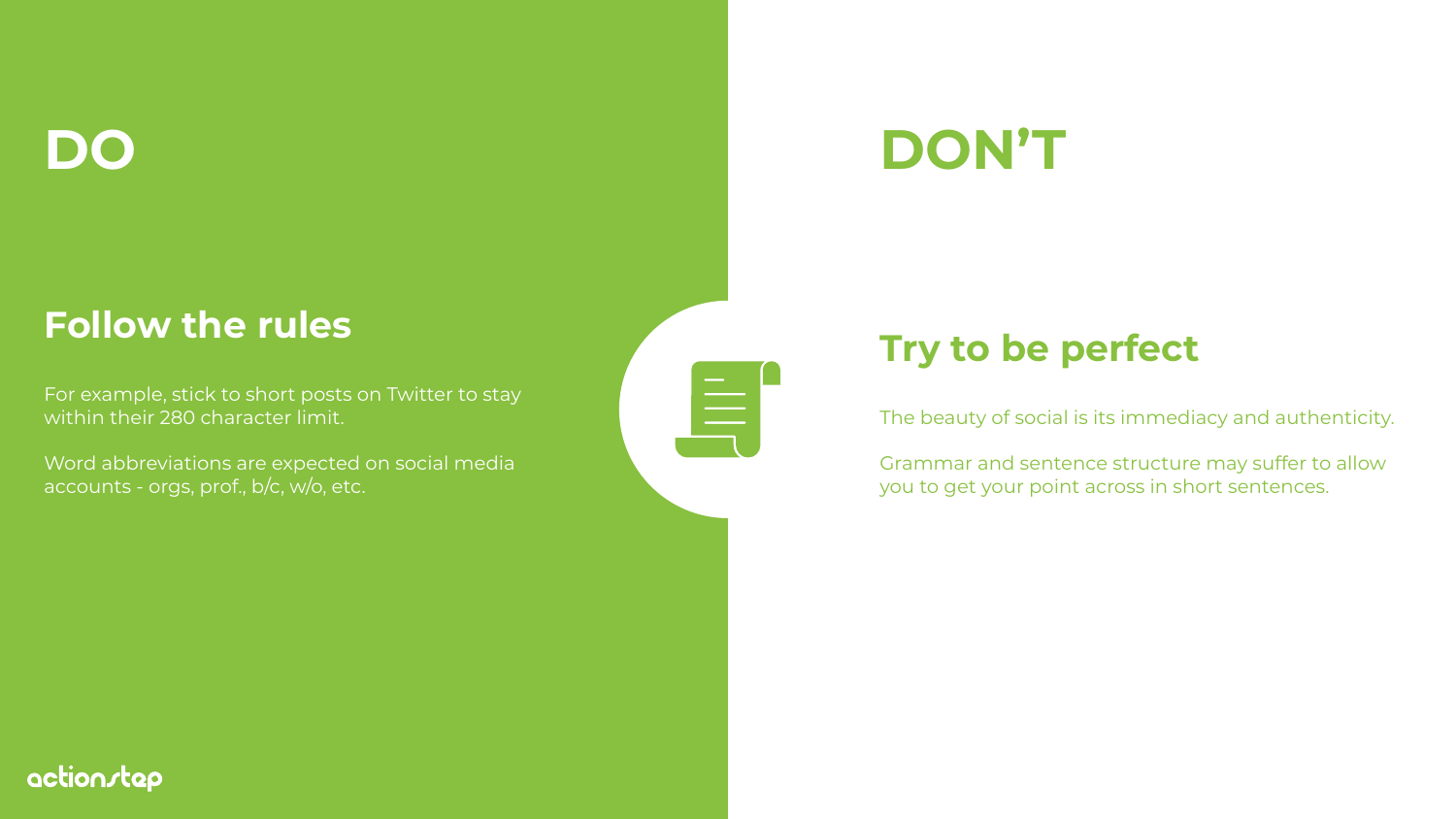## **Shorten links**

Save character space and track link activity using link shorteners like Bitly (paste your link into bitly and it provides a short url to use).

actionstap

## **Ignore @mentions**

Don't forget to check your notifications for @mentions on your social handles and replies to comments you made on other posts.

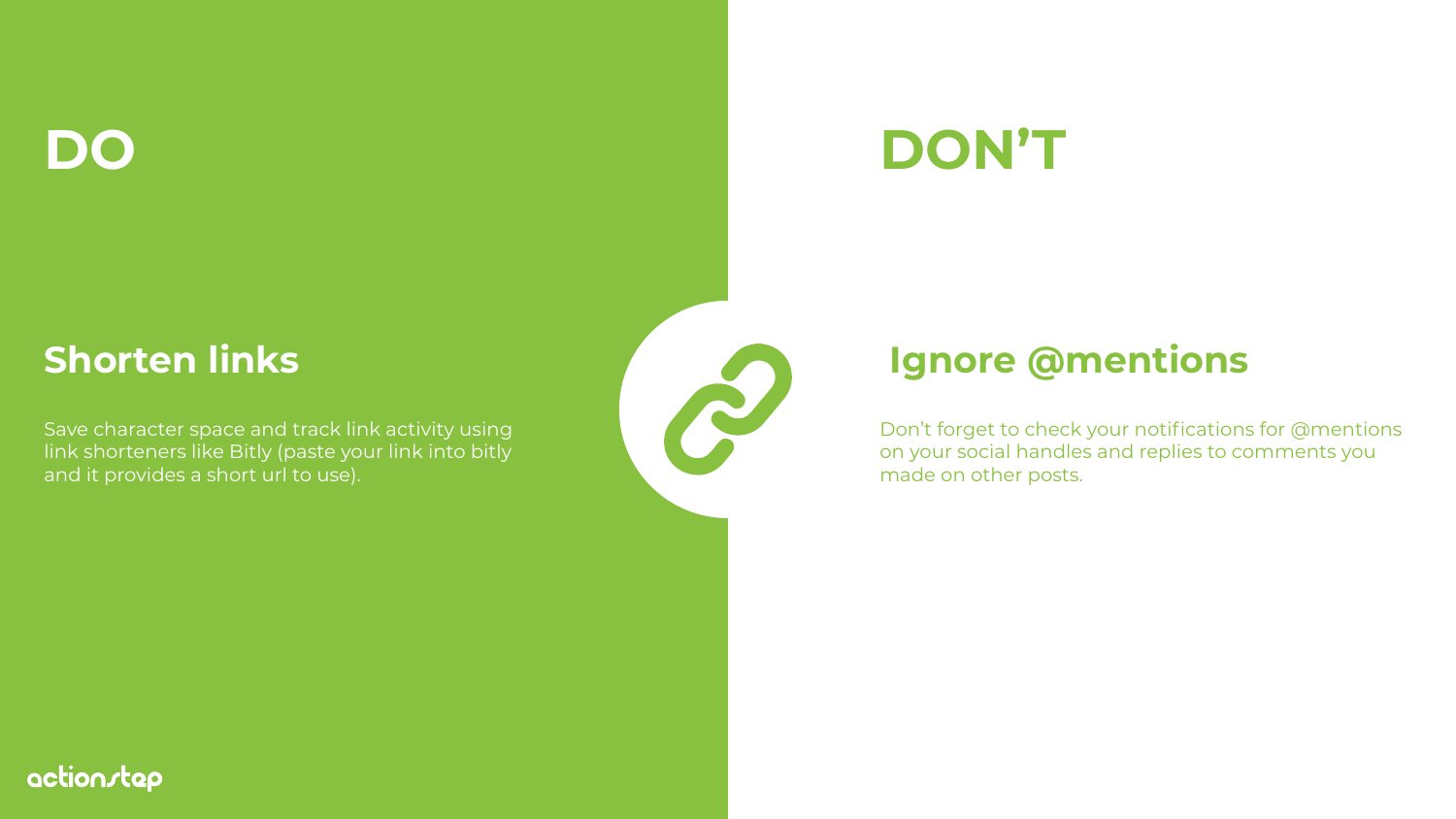## **Join and start conversations**

Balance owned content (content you produce – articles and commentary) and shared content (reposts, comments on others' feeds).

Seasoned social media users will feel comfortable opening up questions to their followers, groups and inviting debate.



actionstep

## **Forget your insights**

Serial reposters are viewed as hiding or piggybacking other people's content and effort unless you add you own views or individual comment, even if it's very simple. eg:

"We see xxxx as increasingly important to xxx clients – valuable research on this from @company"

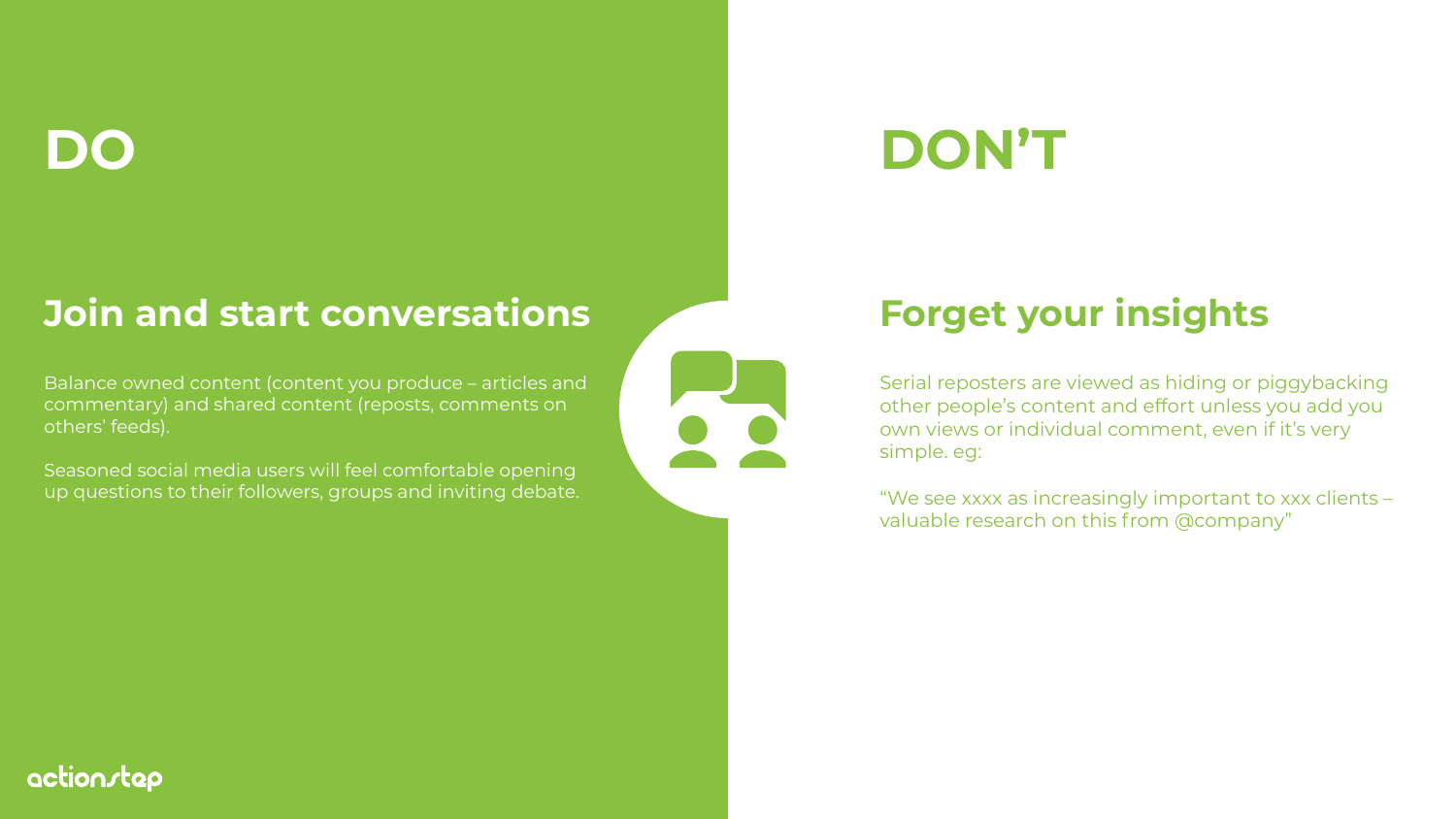### **Name drop**

Always use @mention when reposting or to reference or credit other authors, companies, individuals. This calls their attention to your post and encourages engagement from them.



If you do not @ people when quoting or referencing their content, you are essentially claiming credit.



## **Inadvertently plagiarize**

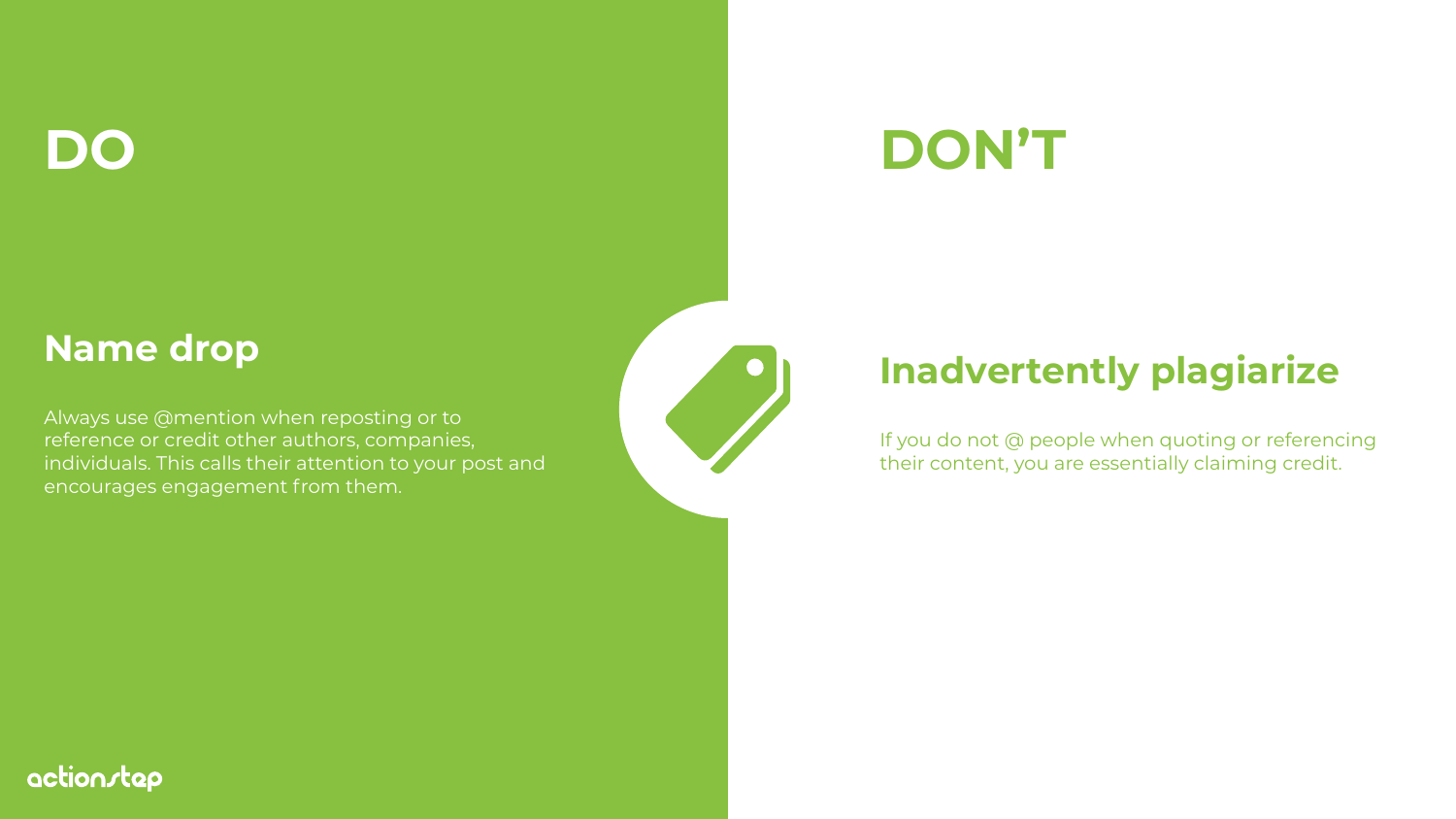## **Post live**

Post about event attendance in advance "Looking forward to…"

Repost 1-2 organizer posts.

At and after event: take photos of screens/slides/ stage/anything of interest, quote speakers, name inspirational concepts, summarise discussions, @ other attendees.

Your firm account should repost any interesting team-member posts about events.



It can be tempting to snap and post more than your audience will be interested in. If you are unsure, wait until after event and choose 2-3 takeaways to post about.

### **Overdo event posts**

The goal at events is to show connection to your business community, be informative and summarize your key takeaways.

1-4 posts per event are plenty. Longer conferences merit more.

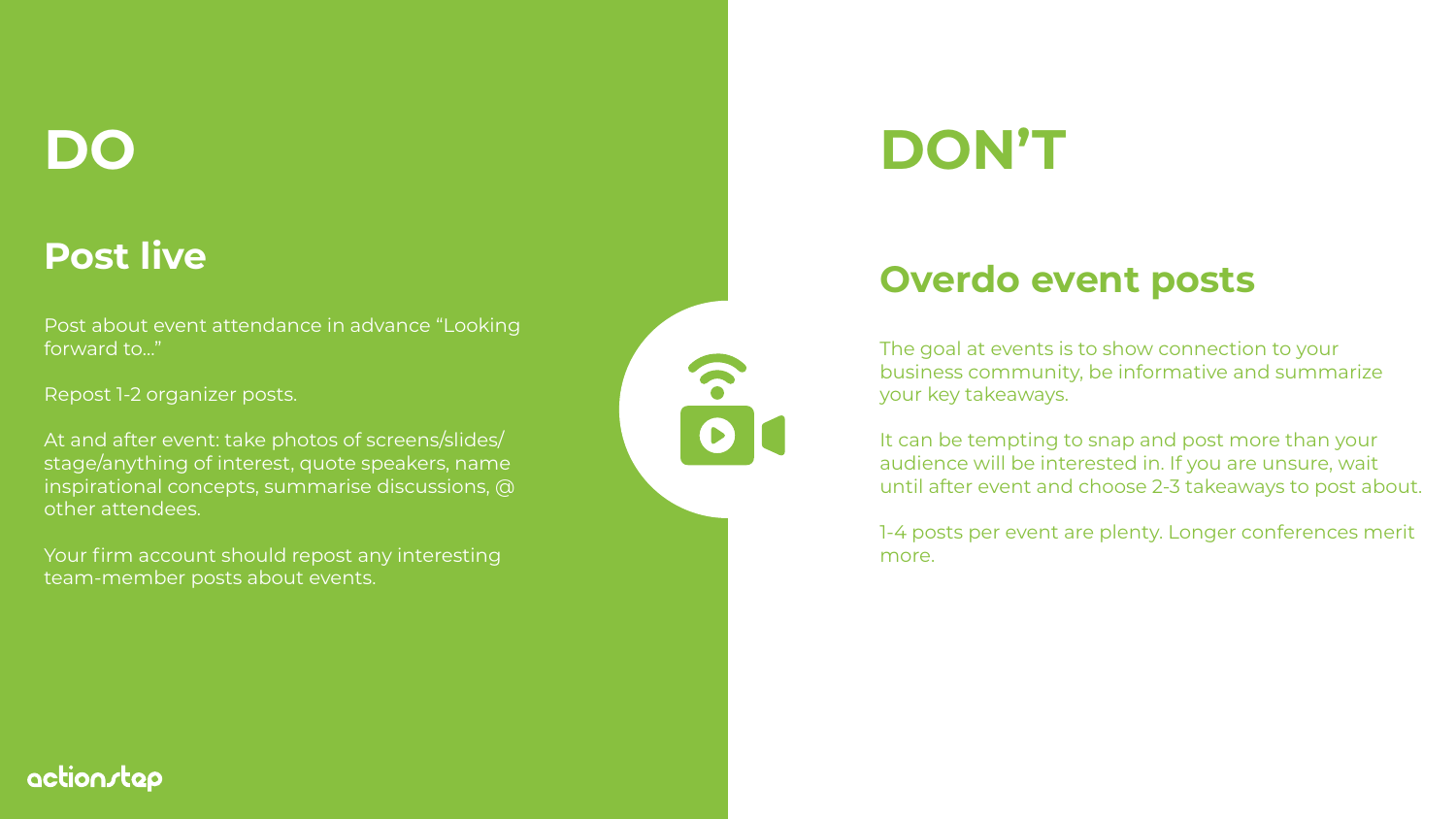## **Use hashtags to highlight key themes**

Use # to be part of trending themes, identify campaigns or stories or to categorise your post topic. This helps social media users search for relevant topics.

Hashtags can be within your post sentence to save space or placed at the end.



When you use #hashtags in your posts it shows up as linked text. Too many links make messages hard to read and can disrupt the power of the message.

## **Disrupt readability**

Hard to read posts will be scrolled over. Pick one or two #hashtags that are relevant to your post, and place them wisely.



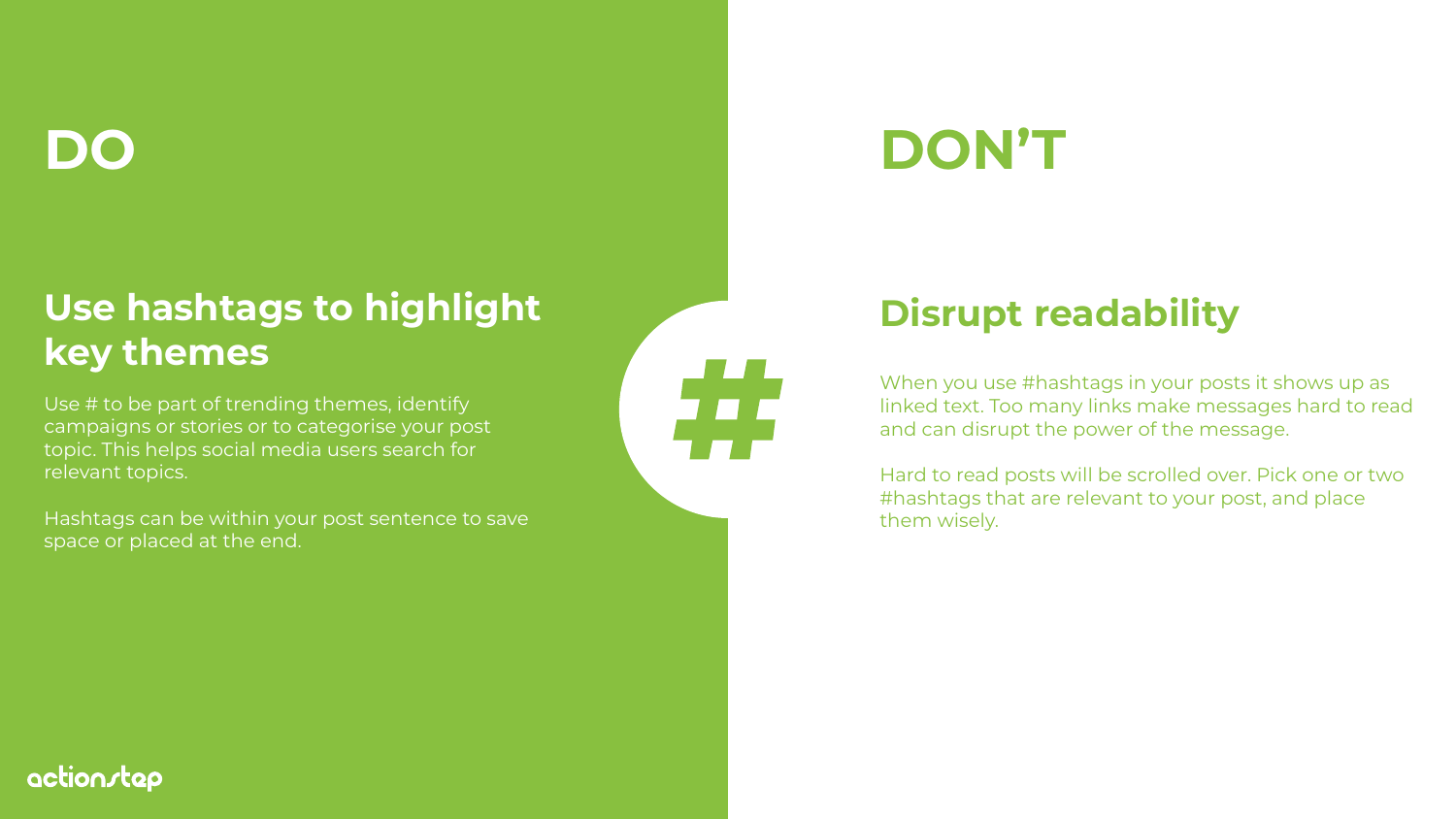### **Engage your community**

Comment, share, favourite, repost posts of those in your community.

Be positive – everyone enjoys support and encouragement. Say thank you for positive comments.

Reposts can be used to show support for a colleague, client, or a company you admire.





## **Engage the haters**

Occasionally companies get negative commentary on specific posts or general service comments. It is best to either ignore or stay positive eg: "we welcome healthy debate where opinions differ to ours, but in our experience…" or take it offline: "we would be happy to discuss this with you in person"